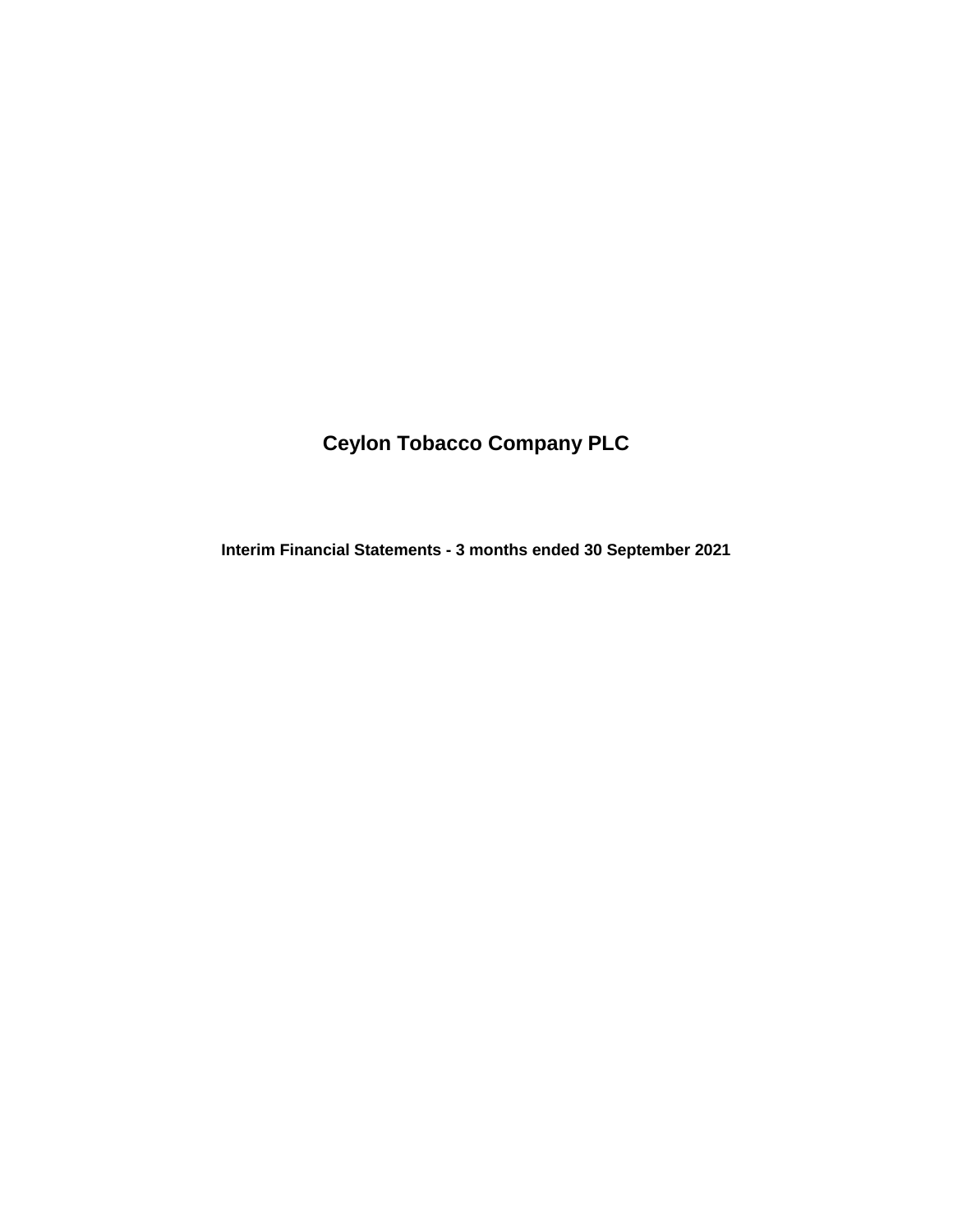# **Ceylon Tobacco Company PLC**

### **Summary of Performance for the 3 months ended 30th September 2021**

The Company's performance in the three months ended 30th September 2021 was impacted by the movement restrictions imposed from mid of August till end of September on account of the Covid-19 pandemic third wave. Consequently, the Company's overall sales volume, turnover and Government revenue through Excise and other levies reduced in comparison to the same period last year.

Company managed to continuously review its cost base for optimization to deliver profitability and sustainable value to its shareholders. The Company's profit before income tax for the period in review recorded LKR 6.2Bn, while the Company's profit after tax for the three months ended 30th September 2021 reported as LKR 3.8Bn.

The Company is committed towards the continuation of business activities subject to strict compliance with employee health and safety guidelines and other directions of the Government and is cautiously optimistic of the future in anticipation of effective management of the Covid-19 pandemic and gradual revival of the economy.

# **Dividends**

The Directors recommend a third interim dividend of Rs. 15.00 per share to be paid by the 10th December 2021.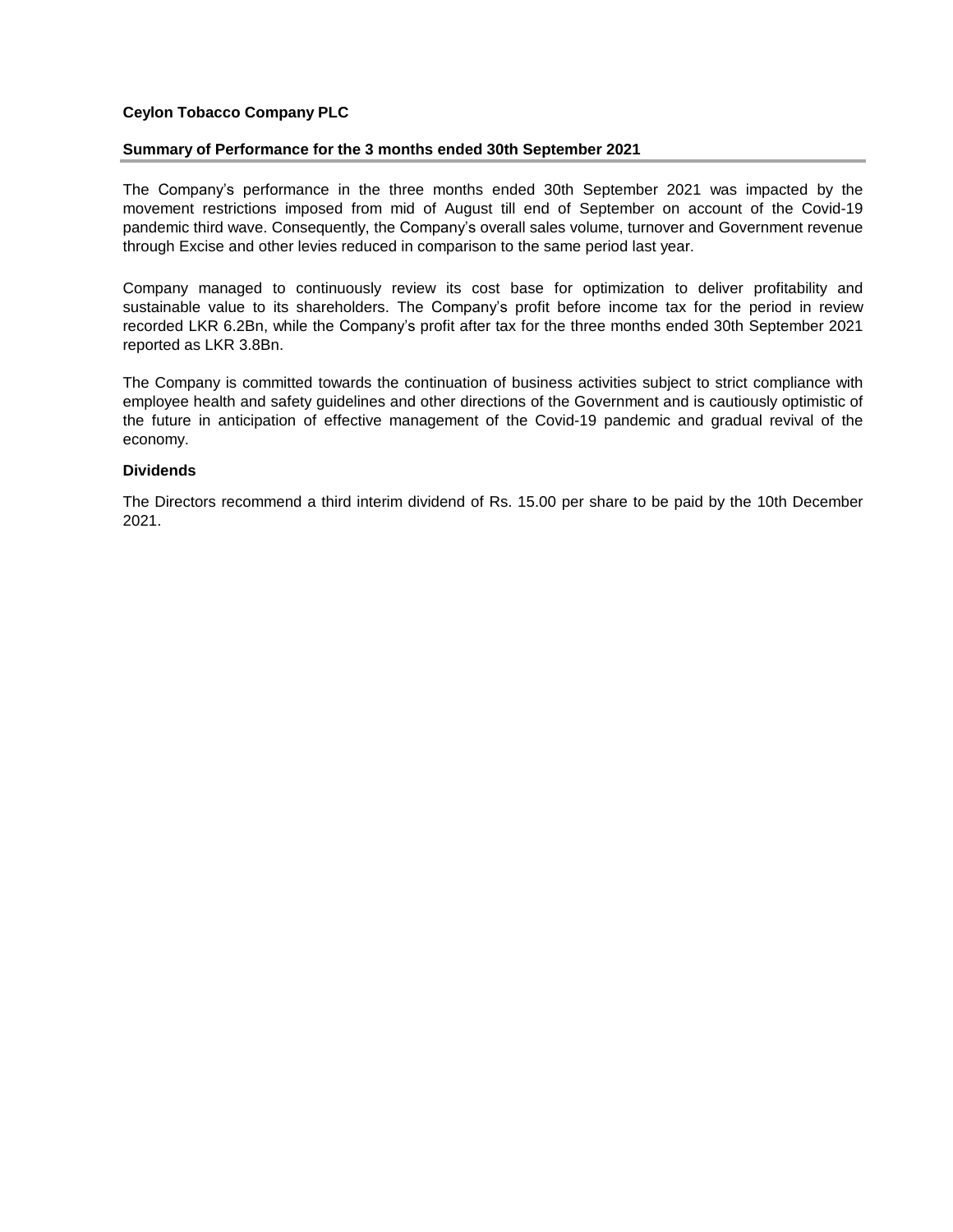**Statement of Profit or Loss and Other Comprehensive Income (all amounts in Sri Lanka Rupees millions)**

|                                              | 3 months ended 30 September |                    | 9 months ended 30 September |                    |
|----------------------------------------------|-----------------------------|--------------------|-----------------------------|--------------------|
|                                              | 2021<br><b>Un-audited</b>   | 2020<br>Un-audited | 2021<br><b>Un-audited</b>   | 2020<br>Un-audited |
| Turnover                                     | 31,709                      | 44,589             | 96,484                      | 103,003            |
| <b>Government Levies</b>                     | (23, 655)                   | (33, 558)          | (72, 324)                   | (78, 135)          |
| Revenue                                      | 8,054                       | 11,031             | 24,160                      | 24,868             |
| Other operating income                       | 11                          | 14                 | 28                          | 37                 |
| Raw material used                            | (684)                       | (696)              | (1, 819)                    | (1,744)            |
| Employee benefit expense                     | (367)                       | (470)              | (1,020)                     | (1,016)            |
| Depreciation & amortisation expense          | (82)                        | (85)               | (249)                       | (250)              |
| Other operating expenses                     | (831)                       | (1,436)            | (2, 158)                    | (3,088)            |
| Net finance income                           | 115                         | 168                | 340                         | 607                |
| Profit before income tax                     | 6,216                       | 8,526              | 19,282                      | 19,414             |
| Income tax expenses                          | (2,409)                     | (3,593)            | (7,641)                     | (7, 449)           |
| Profit for the period                        | 3,807                       | 4,933              | 11,641                      | 11,965             |
| <b>Other Comprehensive Income</b>            |                             |                    |                             |                    |
| Re-measurement of defined benefit obligation | 66                          | (15)               | 114                         | (85)               |
| Total comprehensive income for the period    | 3,873                       | 4,918              | 11,755                      | 11,880             |
| Earnings Per Share (basic and diluted)       | 20.32                       | 26.33              | 62.14                       | 63.87              |

The Notes form an integral part of these Interim Financial Statements.

Vu ………………………………………

**Finance Director** Date : 10th November 2021 Syed Muhammad Ali Abrar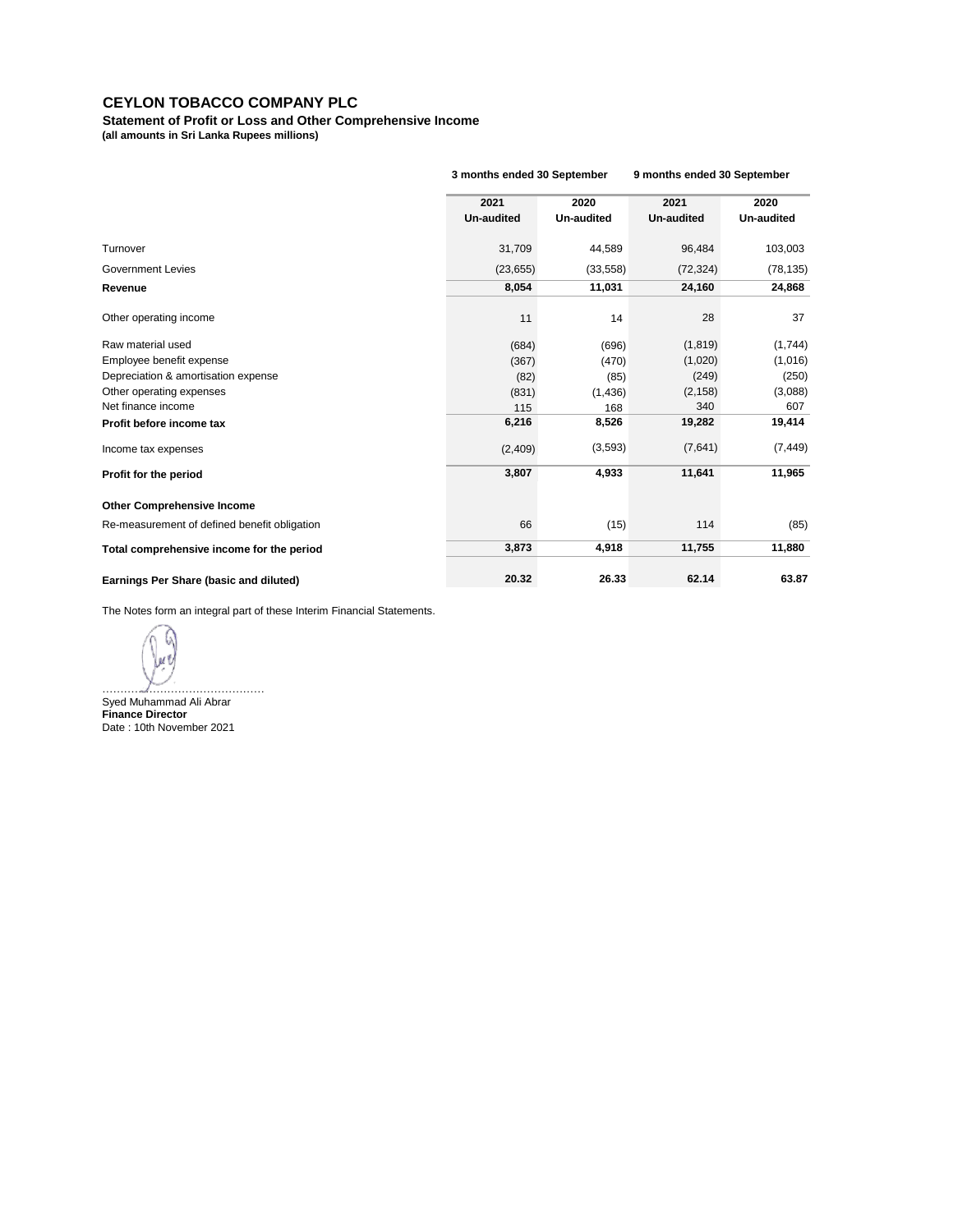**Statement of Financial Position**

**(all amounts in Sri Lanka Rupees millions)**

|                                             | 30-Sep            | 31-Dec         |
|---------------------------------------------|-------------------|----------------|
|                                             | 2021              | 2020           |
| <b>Assets</b>                               | <b>Un-audited</b> | <b>Audited</b> |
| <b>Non-current assets</b>                   |                   |                |
| Property, plant and equipment               | 4,967             | 4,682          |
| Intangible assets                           | $\mathbf{1}$      | 2              |
| Employee benefit asset                      | 274               | 181            |
| Other receivables                           | 110               | 112            |
| <b>Total non-current assets</b>             | 5,352             | 4,977          |
| <b>Current assets</b>                       |                   |                |
| Inventories                                 | 4,274             | 3,732          |
| Trade and other receivables                 | 6,476             | 3,230          |
| Cash and cash equivalents                   | 13,669            | 9,782          |
| Asset held for sale                         |                   | ä,             |
| <b>Total current assets</b>                 | 24,419            | 16,745         |
| <b>Total assets</b>                         | 29,771            | 21,721         |
| <b>Equity and Liabilities</b>               |                   |                |
| Equity                                      |                   |                |
| Stated capital                              | 1,873             | 1,873          |
| Retained earnings                           | 5,241             | 2,729          |
| Total equity attributable to equity holders | 7,114             | 4,602          |
| <b>Non-current liabilities</b>              |                   |                |
| Unfunded retirement benefit obligation      | 0                 | 0              |
| Deferred tax liabilities                    | 485               | 396            |
| Lease liabilities                           | 104               | 84             |
| <b>Total non-current liabilities</b>        | 589               | 480            |
| <b>Current liabilities</b>                  |                   |                |
| Trade and other payables                    | 11,150            | 7,827          |
| Lease liabilities                           | 133               | 105            |
| <b>Current taxation</b>                     | 5,271             | 4,967          |
| Dividends payable                           | 5,247             | 3,465          |
| Unclaimed dividends                         | 267               | 275            |
| <b>Total current liabilities</b>            | 22,068            | 16,639         |
| <b>Total liabilities</b>                    | 22,657            | 17,119         |
| <b>Total equity and liabilities</b>         | 29,771            | 21,721         |
| Net Asset Per Share                         | 37.97             | 24.57          |

The Notes form an integral part of these Interim Financial Statements.

I certify that these financial statements have been prepared in compliance with the requirements of the Companies Act, No. 07 of 2007.

W \u V

Syed Muhammad Ali Abrar **Finance Director** Date : 10th November 2021

The Board of Directors is responsible for the preparation and presentation of these financial statements.

Approved and signed for and on behalf of the Board of Directors:

(े√)

Nedal Salem Syed Muhammad Ali Abrar<br> **Managing Director and CEO** Syed Muhammad Ali Abrar<br> **Syed Muhammad Ali Abrary Managing Director and CEO**<br>Date: 10th November 2021

Date : 10th November 2021

U) ۱u۷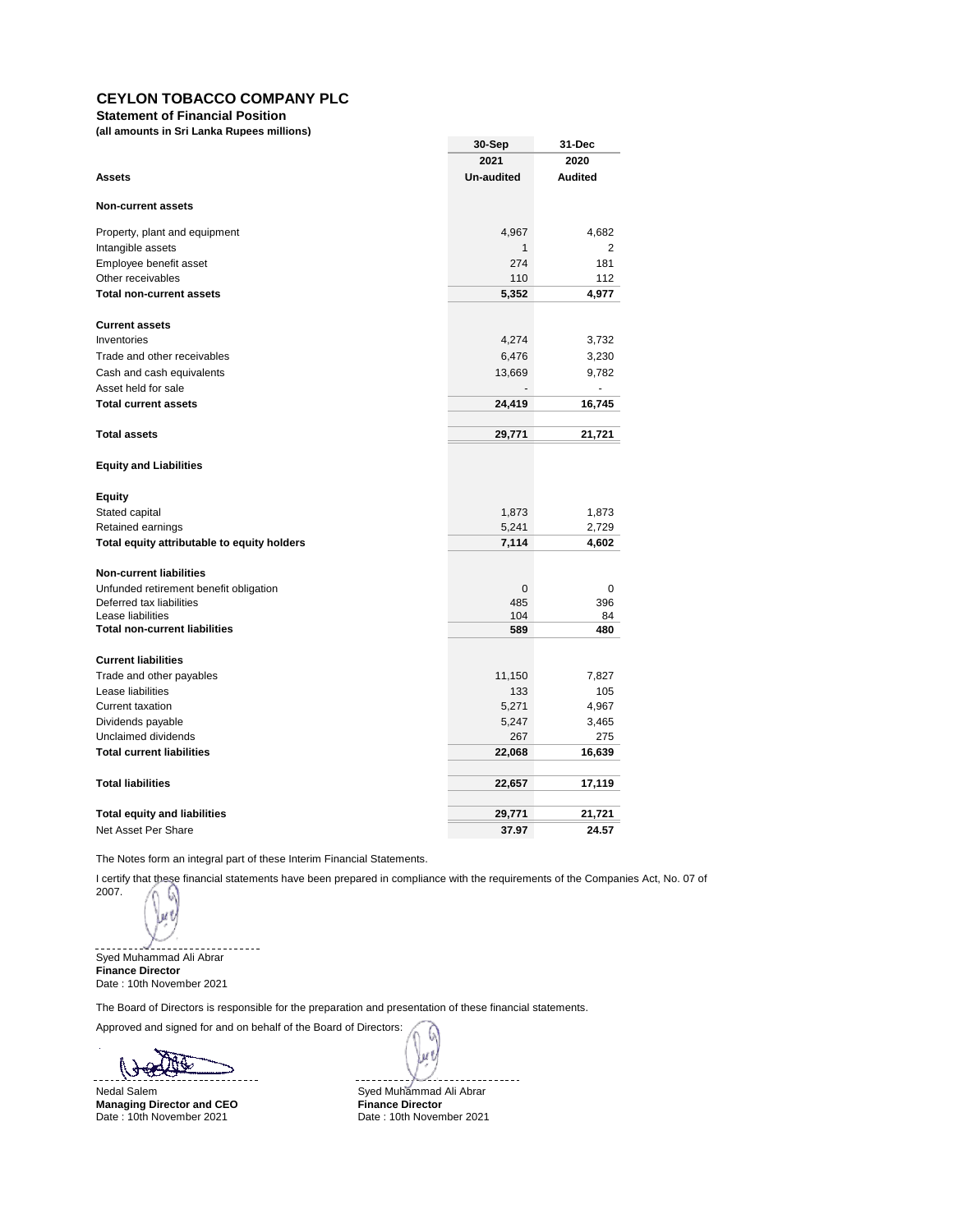**Statement of Changes in Equity** 

**(all amounts in Sri Lanka Rupees millions)**

|                                                                 | <b>Stated</b>  | <b>Retained</b> | <b>Total</b> |  |
|-----------------------------------------------------------------|----------------|-----------------|--------------|--|
|                                                                 | capital        | earnings        |              |  |
| Balance at 1 January 2020                                       | 1,873          | 2,750           | 4,623        |  |
| Profit for the period                                           |                | 11,965          | 11,965       |  |
| Other comprehensive income                                      |                | (85)            | (85)         |  |
| Total comprehensive income for the period                       | ۰              | 11,880          | 11,880       |  |
| Transactions with owners of the Company, recognised directly in |                |                 |              |  |
| equity                                                          |                |                 |              |  |
| Write back of unclaimed dividends                               |                |                 |              |  |
| <b>Dividends</b>                                                |                | (8,641)         | (8,641)      |  |
| <b>Total transactions with shareholders</b>                     | ۰              | (8,641)         | (8,641)      |  |
|                                                                 |                |                 |              |  |
| Balance at 30 September 2020 (Un-audited)                       | 1,873          | 5,989           | 7,862        |  |
| Profit for the period                                           |                | 3,613           | 3,613        |  |
| Other comprehensive income                                      | $\blacksquare$ | 87              | 87           |  |
| Total comprehensive income for the period                       |                | 3,700           | 3,700        |  |
| Transactions with owners of the Company, recognised directly in |                |                 |              |  |
| equity                                                          |                |                 |              |  |
| Write back of unclaimed dividends                               |                | 66              | 66           |  |
| <b>Dividends</b>                                                |                | (7,025)         | (7,025)      |  |
| <b>Total transactions with shareholders</b>                     | ٠              | (6,959)         | (6,959)      |  |
| Balance at 31 December 2020 (Audited)                           | 1,873          | 2,729           | 4,602        |  |
| Balance at 1 January 2021                                       | 1,873          | 2,729           | 4,602        |  |
|                                                                 |                |                 |              |  |
| Profit for the period                                           |                | 11,641          | 11,641       |  |
| Other comprehensive income                                      |                | 114             | 114          |  |
| Total comprehensive income for the period                       | ٠              | 11,755          | 11,755       |  |
| Transactions with owners of the Company, recognised directly in |                |                 |              |  |
| equity                                                          |                |                 |              |  |
| Write back of unclaimed dividends                               |                |                 |              |  |
| <b>Dividends</b>                                                | ۰              | (9, 243)        | (9, 243)     |  |
| <b>Total transactions with shareholders</b>                     | ٠              | (9, 243)        | (9, 243)     |  |
|                                                                 |                |                 |              |  |
| Balance at 30 September 2021 (Un-audited)                       | 1,873          | 5,241           | 7,114        |  |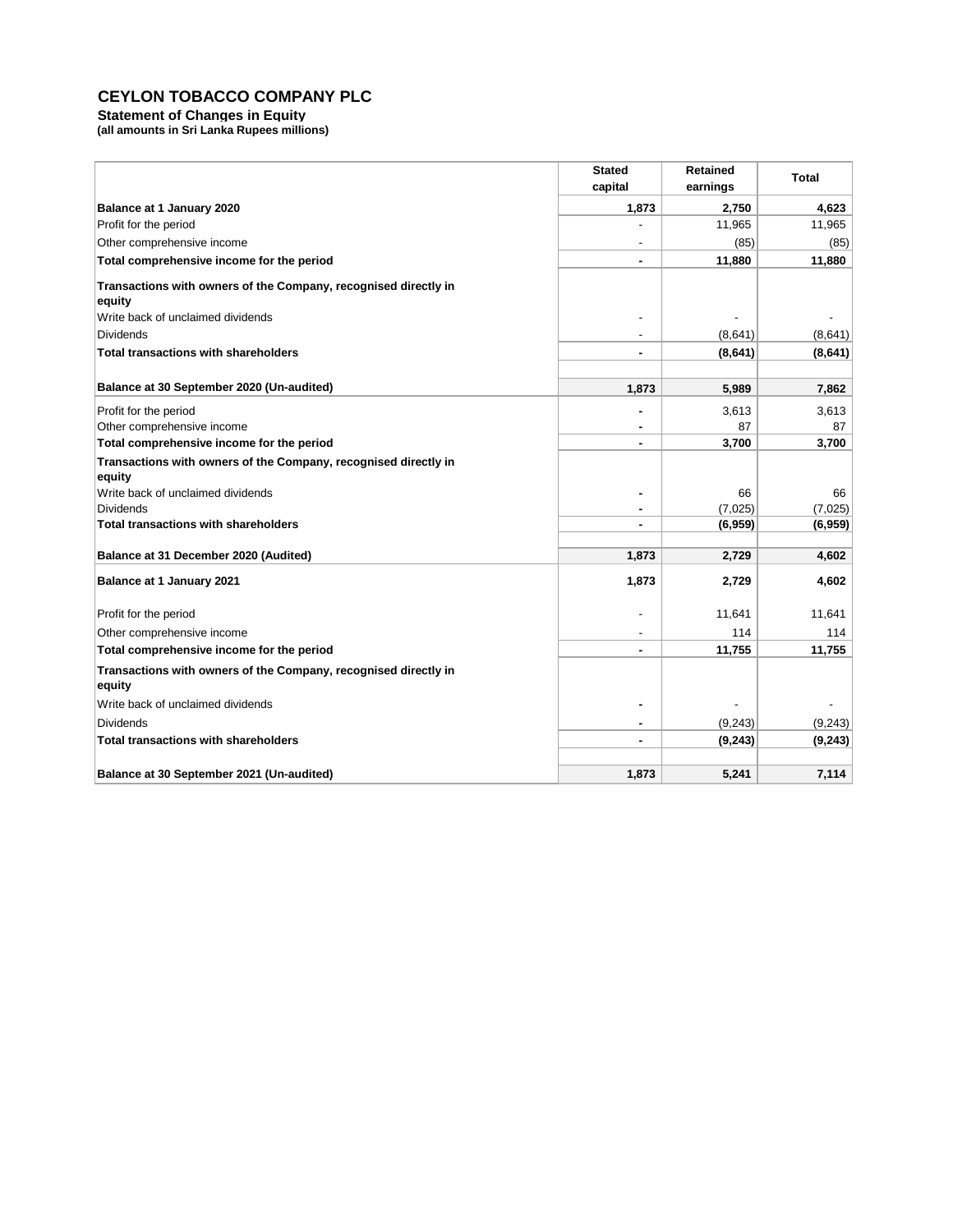# **Statement of Cash Flows**

**(all amounts in Sri Lanka Rupees millions)**

|                                                              | 09 months ended 30 September |            |
|--------------------------------------------------------------|------------------------------|------------|
|                                                              | 2021                         | 2020       |
|                                                              | Un-audited                   | Un-audited |
| Cash flows from operating activities                         |                              |            |
| Profit before Tax                                            | 19,282                       | 19,414     |
| Adjustments for:                                             |                              |            |
| Depreciation & amortisation expense                          | 247                          | 251        |
| Interest expense                                             | 14                           | 18         |
| Interest income                                              | (353)                        | (626)      |
| Write off of property, plant & equipment                     | 2                            |            |
| Net interest on retirement benefit obligations               | 21                           | 13         |
| Provision for obsolete inventories and doubtful Debts        | (2)                          | 42         |
| Operating profit before working capital changes              | 19,211                       | 19,112     |
| Changes in working capital                                   |                              |            |
| Inventories                                                  | (518)                        | (448)      |
| Trade & other receivables                                    | (3,265)                      | (861)      |
| Trade & other payables                                       | 3,323                        | 7,858      |
| Cash generated from operations                               | 18,751                       | 25,661     |
|                                                              |                              |            |
| Interest received                                            | 353                          | 626        |
| Interest paid                                                | (14)                         | (18)       |
| Gratuity paid - unfunded scheme                              |                              | (0)        |
| Income tax paid                                              | (7, 248)                     | (8,921)    |
| Net cash generated from operating activities                 | 11,842                       | 17,348     |
| Cash flows from investing activities                         |                              |            |
| Purchase and construction of property, plant & equipment     | (398)                        | (134)      |
| Purchase of intangible assets                                |                              |            |
| Net cash used in investing activities                        | (398)                        | (134)      |
|                                                              |                              |            |
| Cash flows from financing activities                         |                              |            |
| Dividends paid                                               | (7, 422)                     | (12, 375)  |
| Unclaimed dividends paid                                     | (48)                         | (27)       |
| Payment of finance lease liabilities                         | (88)                         | (87)       |
| Net cash outflow from financing activities                   | (7, 558)                     | (12, 489)  |
| Net increase/ (decrease) in cash & cash equivalents          |                              |            |
|                                                              | 3,886                        | 4,725      |
| Cash & cash equivalents at the beginning of year             | 9,782                        | 16,845     |
| Increase/ (Decrease) in cash                                 | 3,886                        | 4,725      |
| Cash & cash equivalents at the end of the period             | 13,669                       | 21,570     |
|                                                              |                              |            |
|                                                              |                              |            |
| Analysis of cash & cash equivalents at the end of the period |                              |            |
| Cash in hand & bank balances                                 | 9,669                        | 21,570     |
| Short term investments                                       | 4,000                        | 0          |
| Total cash & cash equivalents                                | 13,669                       | 21,570     |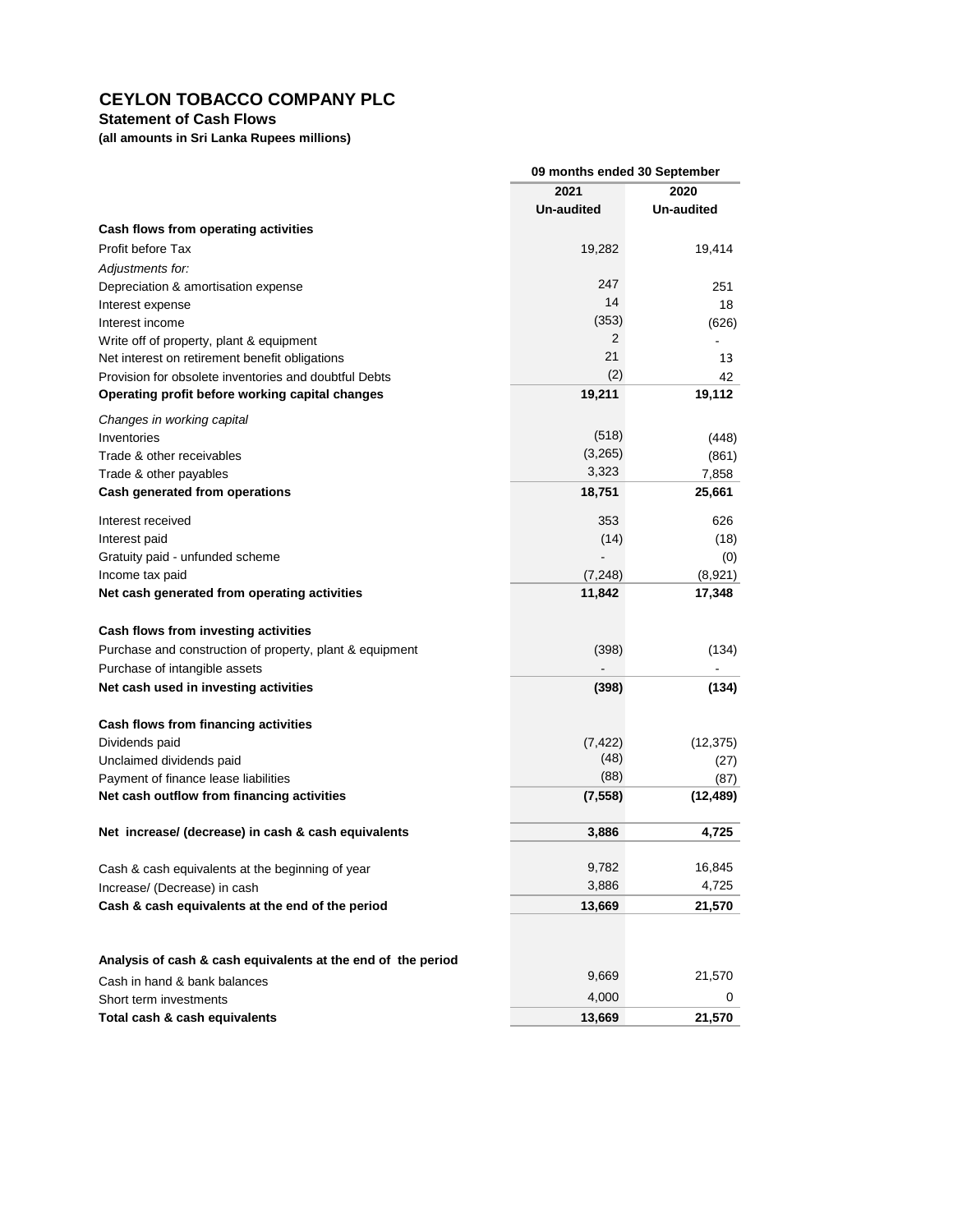#### **Notes to the interim financial statements**

#### **1 General information**

Ceylon Tobacco Company PLC is a public limited liability Company domiciled in Sri Lanka. The principal operations of the Company are manufacturing, marketing and selling cigarettes. The registered office of business is 178, Srimath Ramanathan Mawatha, Colombo 15. The ultimate holding company of Ceylon Tobacco Company PLC is British American Tobacco PLC through British American Tobacco International

#### **2 Basis of preparation**

The condensed interim financial statements of Ceylon Tobacco Company PLC are for the nine months ended 30 September 2021. They have been prepared in accordance with LKAS 34 - Interim Financial Reporting. These interim financial statements have been prepared in accordance with the SLFRS standards and IFRIC interpretations issued and effective as at the time of preparing these statements. The condensed interim financial statements do not include all of the information required for full annual financial statements and have not been audited.

#### **3 Comparatives**

Comparatives are provided for the same period last year and for the statement of financial position at the date 31 December 2020. Where necessary comparative figures have been reclassified to conform with the current year's presentation.

#### **4 Contingent Liabilities**

There have been no material changes to the contingent assets or contingent liabilities since the last annual reporting period.

### **5 Events Occurring after the reporting period**

There were no material events that occurred after the reporting date that require adjustments or disclosure to the Financial Statements.

#### **6 Market Price Per share**

| For the 09 months ending 30 September, | 2021     | 2020     |
|----------------------------------------|----------|----------|
|                                        | Rs       | Rs       |
| Highest                                | 1.150.00 | 1.160.00 |
| Lowest                                 | 899.25   | 875.00   |
| Last Traded                            | 900.25   | 950.70   |